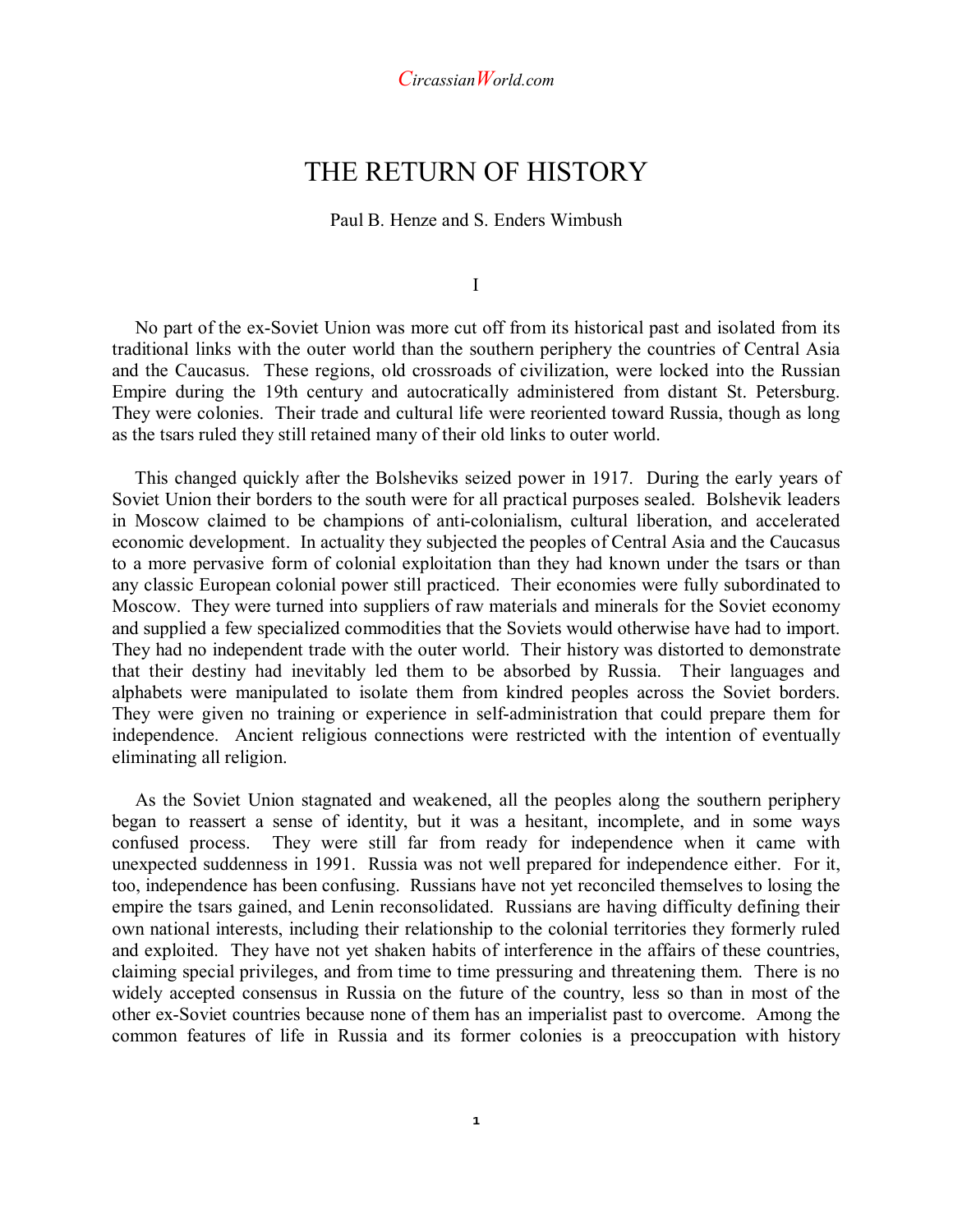reexamining the past, reinterpreting it and arguing about it while adapting it to new plans and policies.

 History has come abruptly back to life in the countries of the former Soviet Union to a degree never seen before anywhere in the world. Political leaders cite it, newspapers debate it, ordinary people redefine their family and clan backgrounds in historical terms. Relations between these countries and their neighbors are debated and negotiated in terms of history. Central Asia and the Caucasus are among the oldest areas of civilization on earth. Consequently they have an enormous accumulation of history. It can be drawn on for present purposes of politics, religion, and even economics. Most of the new relationships are developing in patterns and channels that once prevailed in the past or, sometimes more importantly, what people want to believe happened in the past.

 Other parts of Central Asia, e.g. Mongolia and the Altai, the western regions of China (Tibet, Chinghai, Gansu, and Xinjiang), the Himalayan region, and Afghanistan were long inaccessible except to explorers and adventurers from the West, though trade and other traditional patterns of contact continued with the regions conquered by Russia until the beginning of the Soviet period. The Soviets turned Outer Mongolia into their first satellite in the early 1920s and for the better part of the next three decades exercised what amounted to colonial domination over most of Xinjiang. After the communists took power in mainland China, they reestablished control over Inner Mongolia, Xinjiang, and (with considerable difficulty) Tibet and cut off what contacts still existed between these regions and the outer world. Though of these regions only Mongolia has gained real independence since the collapse of the Soviet Union, all have been affected by the momentous changes that are under way in Central Asia. They, too, like the countries of ex-Soviet Central Asia, are experiencing a return of history.

## II

 Many years ago the great British historian Arnold Toynbee compared the Central Asian steppes to the sea, noting that for thousands of years these vast open prairies and plateaus offered routes for movement of peoples, religions, cultural and political influences, trade, and diffusion of technology over great distances in all directions just as, for example, the Mediterranean Sea did.[1] The concept is useful for understanding Inner Asian history.

 In recent years the opening of Central Asia to Western archaeologists in cooperation with those in the region has focussed new attention on Indo-European origins. All the major language groups of Europe, including the Slavic languages, are Indo-European. So are Armenian, Persian, and several of the most widely spoken languages of the Indian Subcontinent, including one of the oldest written Indo-European languages, Sanskrit. There have long been reasons for speculating that Indo-European speakers originated in Central Asia and migrated out in several directions. Two extinct languages called Tokharian A & B were discovered in documents collected in Chinese Turkestan (Xinjiang) early in this century by the great Central Asian explorer, Sir Aurel Stein.[2] When deciphered, the languages turned out to be Indo-European, with affinities even

 1 A Study of History, Abridgement of Volumes I-VI by D.C. Somerville, London, 1946, pp. 166-67, 185-86.

<sup>2</sup> Annabel Walker, Aurel Stein, Pioneer of the Silk Road, John Murray, London, 1995.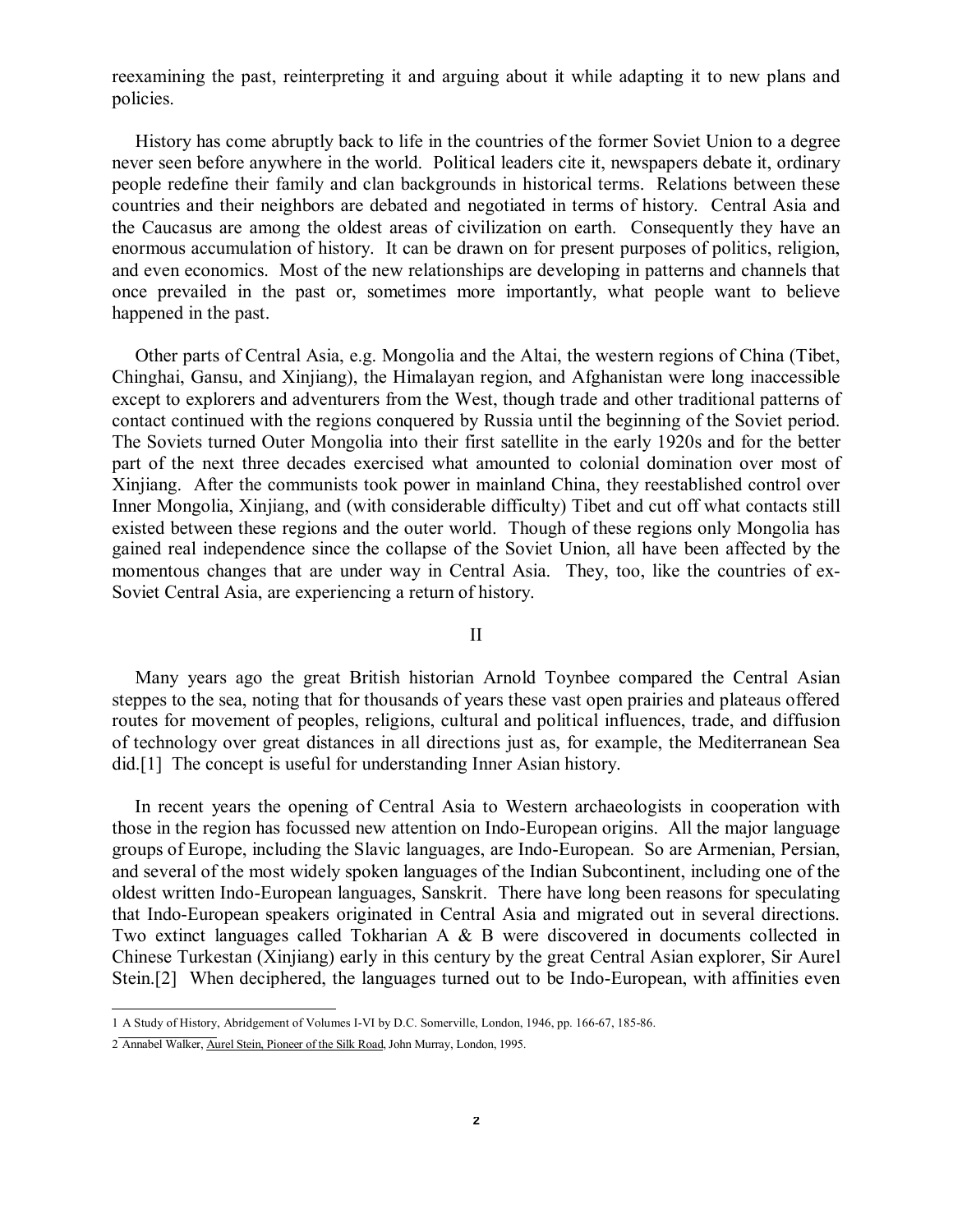to early Celtic. In the last few years mummies with blond and red hair and distinctly European features have been unearthed in Xinjiang and more are still being found.[3] Work by American, Kazak, and Russian archaeologists now under way in the southern Urals and Kazakhstan on steppe societies who domesticated the horse appears to link up with these discoveries, for early Indo-Europeans are known to have used horses for riding and may have invented chariotry.[4] The likelihood that Indo-European speaking people originated in the very heart of Asia and spread across the steppes and deserts to the Middle East and Europe, while others made their way over the Himalayas south to India is gaining substantiation. Peoples who came after them spread across Asia and into Europe in similar fashion.

 Much more is known about later history. Early Chinese emperors undertook expeditions deep into Central Asia, according to some records as far as the Aral Sea. Buddhism spread into Central Asia from India and reached China. The famous Silk Road brought many exotic products from China to the Mediterranean during the time of the Roman Empire and long afterward. The Silk Road was never a single route but an extensive network of caravan trails that crossed Central Asia from east to west and north to south.

 These trails led over the high Himalayan passes to India, led on to the Caucasus, Anatolia, and Syria, and eventually extended northward to the forest fastnesses of Russia as well. They were used by all the peoples who moved out of Central Asia over the millennia. The Huns, a people thought to be proto-Turk or Mongol, came out of the Altai and the Gobi and moved inexorably into Europe until their defeat by a Roman army at Chalons-sur-Marne (north of Paris) in 451, after which they retreated to Pannonia present-day Hungary. As Christianity spread, Nestorians sent missionaries and established colonies all the way to the borders of China.

 Chinese chronicles mention Turks among "northern barbarians" at least three centuries before Christ. The earliest Turkish inscriptions, dating from the 5th century AD, have been found in the Orkhon valley of Mongolia, in Tuva, and along the upper Yenisei in Siberia. Some Turks were already moving westward. Byzantine sources chronicle contact with Turks, including soldiers serving as mercenaries, from this period onward.[5] Turks had begun spreading through Asia much earlier, advancing from the northern forests where they originated into the rich agricultural oases around Kashgar, Samarkand, and Bukhara. Groups of Turks are known to have come into the Caucasus during the first millennium AD. Most famous were the Khazars who created a large state in the North Caucasus and along the lower Volga in the 7th century.[6] The Seljuk Turks, coming out of Central Asia by way of Iran, defeated the Byzantine emperor in 1071 and moved on into Anatolia. Their successors the Ottomans crossed the straits into Europe a century before they captured Constantinople (1453), defeating the Serbs on Kossovo Polye in 1389. Their advance was only halted before Vienna by the Polish king Jan Sobieski in 1683, long after America had been discovered and was being settled.

In the preceding centuries two other remarkable waves of human expansion had spread across

 3 Victor Mair, "Mummies of the Tarim Basin", Archaeology, March/April 1995, pp.28-35.

<sup>4</sup> David Anthony and Nikolai Vinogradov, "Birth of the Chariot", Archaeology, March/April 1995, pp. 36-41.

<sup>5</sup> Gyula Moravcsik, Byzantinoturcica, die Byzantinischen Quellen der Geschichte der Turkvolker, Brill, Leiden, 1983.

<sup>6</sup> The Caspian Sea is still known as "The Sea of the Khazars"--Hazar Denizi--in modern Turkish and Azeri.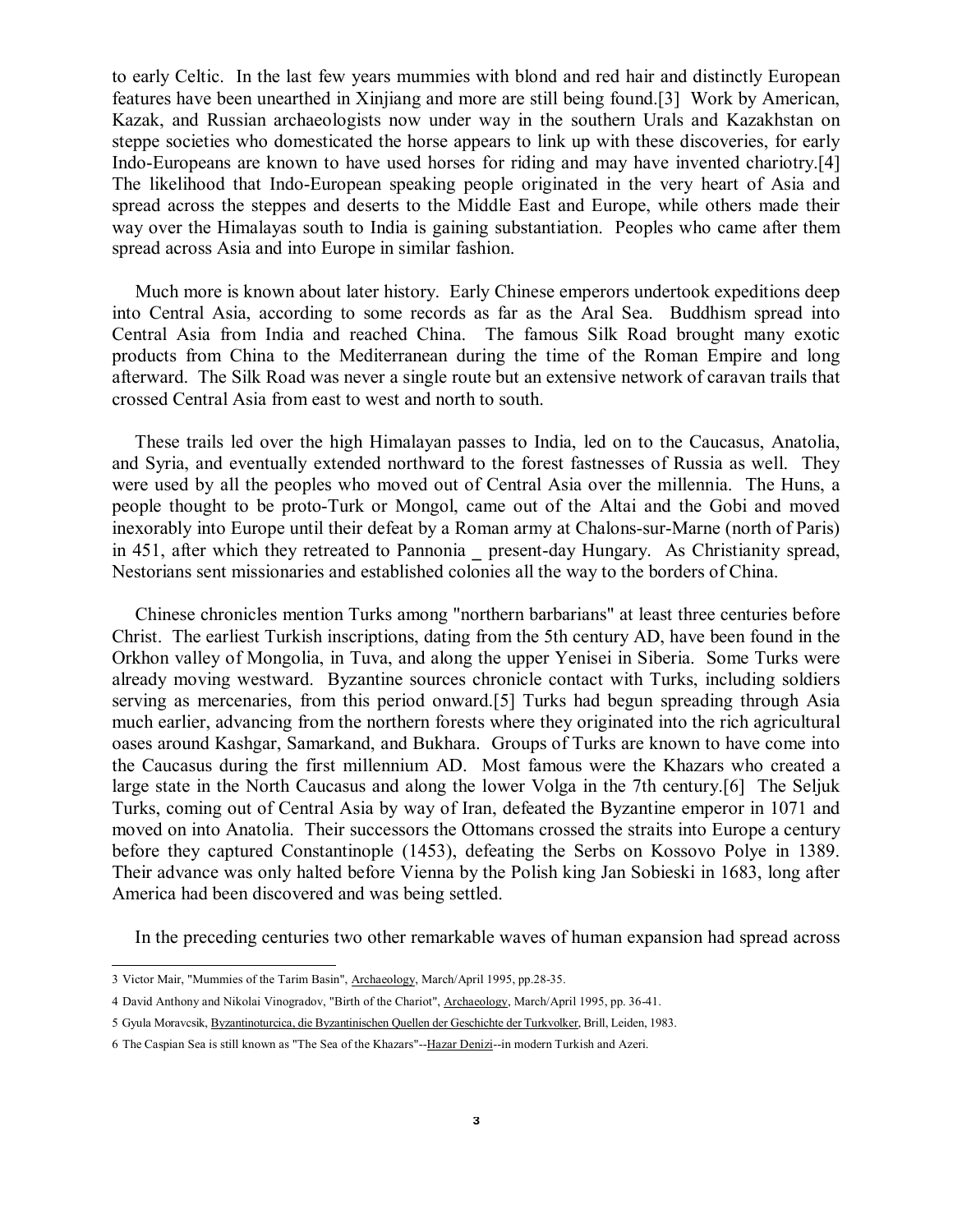Central Asia \_ the Arabs from the west and the Mongols from the east. Only five years after the death of the Prophet Mohammed (632), Arab armies overran Ctesiphon, capital of the Emperor of Persia and forced him to flee deep into Central Asia (637). By 660 the Arabs had penetrated into the eastern Caucasus and had conquered Persian-ruled territories as far east as Afghanistan. In the next century they took Balkh, Bukhara, and Samarkand. Finding Turks already a significant element of the population of these regions, they called it Turkestan.[7] The Arabs introduced Islam, which has prevailed in Central Asia ever since. By both land and sea Islam spread to China in the centuries which followed.[8]

 The rapid conquests of the Arabs across Central Asia were no less remarkable than those of another originally small and obscure people, the Mongols. Ethnically close to the Turks, the Mongols were a minor tribe until they produced a remarkable leader, Temuchin, who became known as Chingis Khan, the greatest of all world-conquerors. He first conquered north China[9] and then, recruiting Turks to fill out his armies, led his mounted warriors with astonishing speed westward across Asia. When he died in 1227, his sons and grandsons divided his empire and consolidated control over China, Siberia, and Russia, advanced into Poland, and reached the Adriatic. Others moved into Anatolia and conquered Iran, while in the heartland of Central Asia, Turkestan, dynasties founded by the Mongols ruled for the next several centuries. Originally animists, the Mongols displayed no religious zeal and, except in Mongolia and China, most of Chingis Khan's descendants adopted Islam and became Turkified. Among the best known are Tamerlane, who made Samarkand his capital, and defeated the Ottoman sultan at Ankara in 1402; and Babur, Tamerlane's 5th generation descendant, who conquered northern India in the next century and founded the Moghul Empire which lasted until Britain brought it to an end in 1867.

 The descendants of the Mongols who became known as the Tatars of the Golden Horde were converted to Islam and ruled Russia for more than 200 years from their capital on the lower Volga.[10] As the princes of Moscow gained strength, they shook off Mongol control. Ivan IV (the Terrible), who was the first Russian prince to be crowned tsar, captured Kazan, the capital of the Golden Horde, in 1552.[11] Despite conquest by Russia, Kazan remained the center of Tatar life and culture. Tatars were not forcibly converted to Orthodoxy. Most of them remained Muslim and some prospered under Russian rule. Tatars became active in trade with Siberia and Central Asia. Tatars were in the forefront of the Turkic revival in Russia in the late 19th century. They are the most populous Muslim nationality in Russia today, numbering over 6 million. Since the collapse of the Soviet Union they have been as assertive as the Chechens about taking political and economic control of their republic, but their leaders have been more clever in the

9 Establishing the Yuan Dynasty, which lasted until 1368.

 7 The Soviets tried to discourage common bonds among Turkic peoples and abolished the designation Turkestan when they gerrymandered

Central Asia into ethnic republics. Curiously, the Red Army retained the name for the Turkestan Military District.

<sup>8</sup> Islam ousted Buddhism which continued dominant only in Mongolia and Tibet, to which the Arabs did not penetrate.

<sup>10</sup> E.H. Parker, A Thousand Years of the Tartars, Dorset Press, New York, 1987; Azade Ayse Rorlich, The Volga Tatars, a Profile in National Resilience, Hoover, Stanford, CA, 1986; Devin DeWeese, Islamization and Native Religion in the Golden Horde, Pennsylvania State University Press, 1994.

<sup>11</sup> The Turco-Mongol Giray dynasty, which ruled in Crimea and owed allegiance to the Ottoman sultans, was not subjugated by Russia until 1783.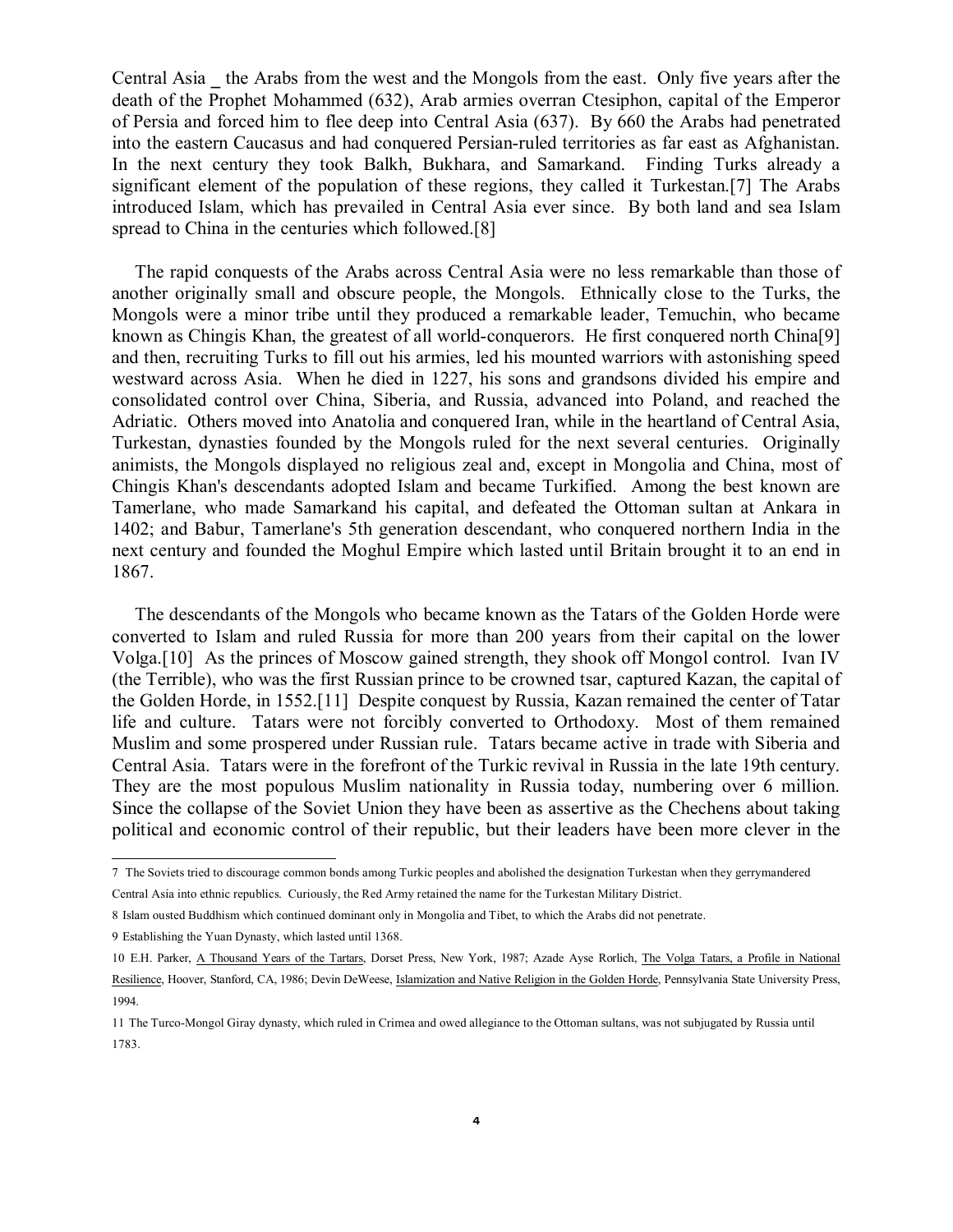way they have gone about it. As a result, Tatarstan is peaceful and profiting from its oil and heavy industry. Tatar President Mintimer Shaimiev has negotiated agreements with Yeltsin which give his republic broad autonomy, the opportunity to trade directly with other ex-Soviet states and to deal directly with foreign investors. Thus Tatars have made history come alive in both symbolic and concrete fashion.

#### III

 We have only scratched the surface of the complex and colorful history of Central Asia and the impact peoples coming out of Central Asia have had on the world around it. It is not hard to understand how people who live there now, given the opportunity, have seized the chance to repossess their history, explore it, clean it of communist and colonialist distortions, and draw on it to rebuild their political, cultural, and even economic systems. This is not to say that history is still not controversial for the nations of Central Asia and the Caucasus. Interpretations may differ widely. Views clash. Current politics is often debated in terms of history, sometimes very ancient history. Nowhere has this been more true than in the ethnically complex Caucasus. But there is also a more benign side to the return of history. It is being used to inspire and consolidate the newly independent states.

 The Kyrgyz believe that they are descended from original Turks who came down from Siberia over a thousand years ago. They claim their language is the purest form of Turkic. To underscore their independence, their new leaders somewhat arbitrarily designated 1995 the 1000th anniversary of their national hero, Manas. Celebrations were held in August in Bishkek and throughout the country. They culminated at the site of Manas's presumed tomb in the Talas valley. Hundreds of bards recited portions of the great epic, 100,000 lines long, which glorifies the deeds of the hero and records the legends that the Kyrgyz regard as the basis of their history. Representatives of all the other Turkic peoples as well as guests from many parts of the world joined in the celebrations. In this way President Askar Akaev strove to overcome clan and regional differences and bolster his own leadership position.

 Bordering on China, as their countries do, both the Kyrgyz and the Kazakhs have lost no time in renewing contacts at many levels. Visits of leaders have been exchanged and trade and cultural agreements signed. Since nearly 200,000 Kyrgyz and over a million Kazakhs live in Chinese territory, kinsmen on both sides of the borders have eagerly resumed contact. Tens of thousands of people cross each year in both directions. Trade has burgeoned. Markets in Bishkek and Almaty are replete with Chinese goods. Kazakhstan's China trade in 1996 officially exceeded its trade with Russia in value. There is a great deal of unofficial trade as well. These developments have their downside, however, for the Chinese are sensitive to the influence which the sizable minorities of Uigurs and Dungans in the newly independent Central Asian countries may have on their co-ethnics in Xinjiang. And much as they welcome trade and contact, the leaders of Kazakhstan and Kyrgyzstan fear an influx of ethnic Chinese into their own countries and have taken measures to restrict permanent settlement of those who come to work and trade.

Tajikistan and Uzbekistan are also expanding contacts with China. Many historical links are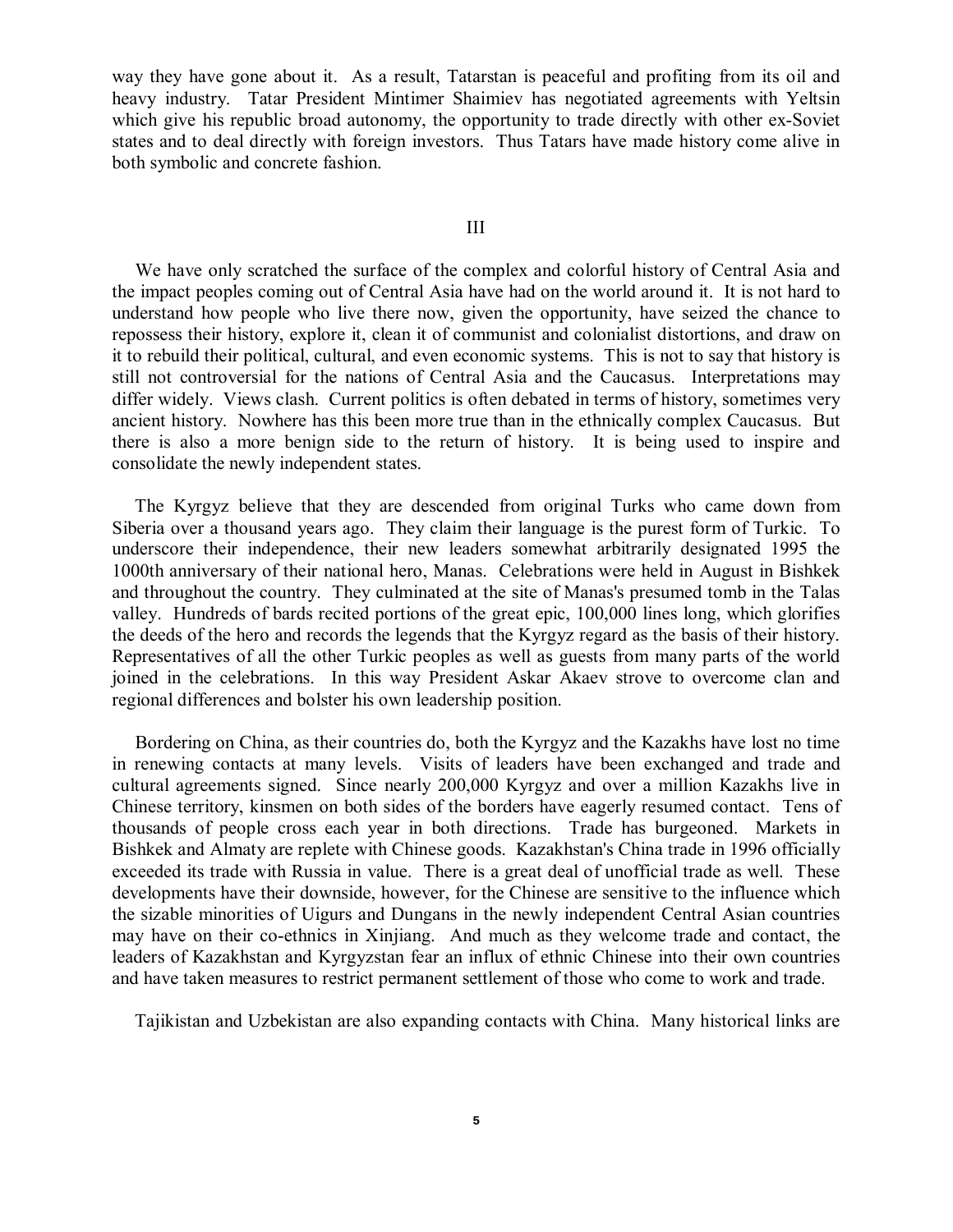being revived. Uzbeks were prominent as traders in the oases of Chinese Turkestan<sup>[12]</sup> in the 18th and 19th centuries. They were known as Andijanis, since at that time the designation Uzbek was applied only to rural descendants of former nomadic tribes, while urban dwellers in the cities of Western Turkestan were known as Sarts.[13] Descendants of Andijanis--the name is derived from the city of Andijan in the Fergana Valley--have become active in commerce again since the reforms following the death of Mao Zedong. Clan and ethnic ties remain strong in Central Asia. Many of the Andijanis' descendants are participating in the brisk trade that fills the stalls of the great weekend tolkuchka[14] at the Tashkent hippodrome with Chinese goods.

 In the 1950s the Chinese communists created an "autonomous" Tajik region centered on Tashkurgan in the far southwest corner of Xinjiang, where Afghanistan's Wakhan Corridor meets the border of Pakistan. Given the deterioration of administrative control that resulted from the Soviet invasion of Afghanistan, all borders have become porous in this strategic region where, during the Great Game at the turn of the last century, three empires (the British, the Russian, and the Chinese) met and competed. Of the three, the British are long gone, while the Chinese retain the most control over their territory. The Russian army is in Tajikistan still, guarding the borders against incursions from Afghanistan while trying to keep Tajik factions from tearing their country apart. Tajikistan is the least consolidated of the new Central Asian states. The whole region, like Afghanistan itself, continues in a condition of comparative anarchy with local clans and warlords often alternating control from one valley to the next in Badakhshan and the Pamirs. The economic common denominator is trade, some of which is illicit--drugs and other kinds of contraband--but it carries the potential of softening clan and factional strife, because traders are natural compromisers and need relatively peaceful and predictable conditions to prosper.[15] There is a religious common denominator in this region too, Ismailism, the Muslim sect which recognizes the Aga Khan as leader. His followers dominate the former principality of Hunza and neighboring regions in what Pakistan now calls its Northern Territories.

 The lines between different kinds of trade are not easy to draw. Official trade will undoubtedly continue to expand because Russia is incapable of satisfying the needs of Central Asians for consumer goods and modern industrial products. Economically dynamic China has an almost insatiable demand for raw materials--minerals, hides, wool, cotton--that Central Asian countries can supply. China has quickly become a major trade partner and will remain so, but from the first months of independence the leaders of the newly independent Central Asian states

 12 It became known as Xinjiang, the "New Dominion" only after the Chinese defeat of Yakub Beg in 1878 when China established full control over the region.

<sup>13</sup> Common in 19th century travelers' accounts, the term Sart has disappeared, but their descendants have continued to multiply. Sart meant urban dweller in the great Central Asian cities: Samarkand. Bukhara, Khojent, Kokand, Namangan, Margelan, and Osh. Many spoke both Turkic (now Uzbek) and Persian (now Tajik) and had no strong ethnic affiliation. Their primary identification was as Muslims. In the 1920s the Soviets required all Sarts to declare themselves Uzbeks or Tajiks and to declare oneself simply Muslim was forbidden. Cases were reported of one brother choosing to call himself an Uzbek while the other declared himself a Tajik. Seventy years of Soviet rule appear to have consolidated these original ethnic decisions, and both Uzbekistan and Tajikistan now count sizable numbers of each other's nationality as minorities.

<sup>14</sup> A Russian term used in the Soviet period for a market where goods were traded illicitly by tolkachi--pushers, i.e. black marketeers. It is now used for any free, open market.

<sup>15</sup> For a vivid firsthand account of the travels of a trader from northern Afghanistan into Tajikistan and then to Peshawar in the Pakistani Northwest Frontier Province, with information on various routes, see Hali, the International Magazine of Carpet and Textile Art, January 1997, pp. 128-129.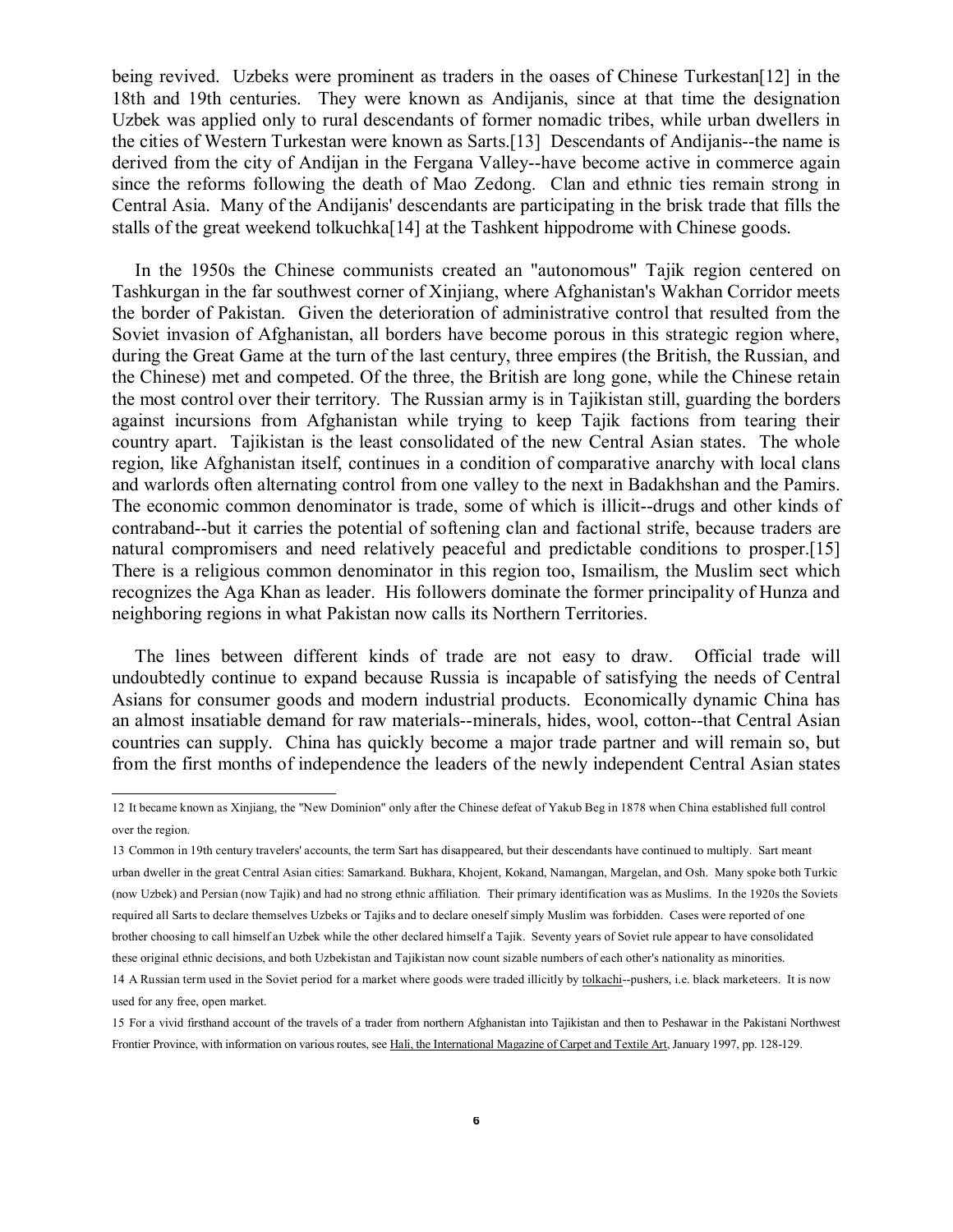have looked farther east as well, to Korea and Japan. They offer greater possibilities than China for high technology. Both these countries are investing in Central Asia. Daewoo, for example, opened an automobile assembly plant at Asaka (called Leninsk in the Soviet period) in Uzbekistan in July 1996. It was already producing 120 vehicles per day by August and production is expected to rise to 700 vehicles per day by the year 2001.

### IV

 Central Asian leaders have rapidly come to think in broad economic terms, to reach out in all directions to develop economic relationships, and to avoid dependence on any single country or region by diversifying trade and investment. The region's economies were originally so tightly tied to Russia and other parts of the Soviet Union that a quick rupture of the Russian relationship was neither possible nor desirable. Realization of the extent to which they had been exploited by the Soviet system, receiving only a small fraction of world prices for their oil, cotton, and minerals, coupled with the inability of financially strapped Russia to pay world prices, spurred the newly independent countries to seek new markets. The often crude declarations and occasional pressure Russians have made against them have reinforced their determination to recast economic relations with Russia into a normal, mutually beneficial pattern. Meanwhile they have worked to build ties to Turkey, Europe and the United States too.

 Historic Central Asian links to the south are being rapidly renewed and offer great promise for the future, not in the least as routes to the open seas for movement of oil and bulk goods. All aspects of life are intertwined in this process. They key players in this aspect of the Central Asian game are India, Pakistan, and Iran. All three will be discussed at length in subsequent sections of this study. The relationships which are in the process of rapid development rest on a great deal of history. The Indian subcontinent with its easier climate and tropical products, with its multiplicity of religious and sophisticated cultures, has long attracted people living in the harsher conditions of Central Asia. This must have been part of the reason early Indo-Aryans came from the north to India. They are certainly what drew Babur to India to found the brilliant Moghul Dynasty. Indian artifacts have been found in abundance in Central Asian archaeological excavations. Pilgrims from Central Asia--and even from China--left pictures and inscriptions on rocks along the trails over the Himalayas which are now followed by the Karakoram Highway. World-famous Indian products Cashmere (Kashmir) wool actually came from Xinjiang and Tibet. Indian tea has been carried to Central Asia since ancient times.

 Until the last half century, anything said of India and Central Asia applied to Pakistan as well. As a Muslim country Pakistan since its creation has had an even stronger orientation toward Central Asia than India. Following the independence of India and Pakistan in 1947, the Soviet Union strove to build up a special relationship with India and succeeded. While India remained a democracy, it made many pragmatic concessions to Soviet communism, supported Soviet Third World initiatives, and became a major recipient of Soviet military and economic aid. In rivalry and at times in conflict with China over Himalayan territories on both the western and eastern extremities of its northern borders, India, after the Sino-Soviet split in the early 1960s, became increasingly hostile to China and China reciprocated. China still retains a large chunk of Indian-claimed territory on the western edge of Tibet (Aksai-Chin). Pakistan, on the other hand, feeling threatened by India and in chronic dispute over Kashmir, developed a friendship with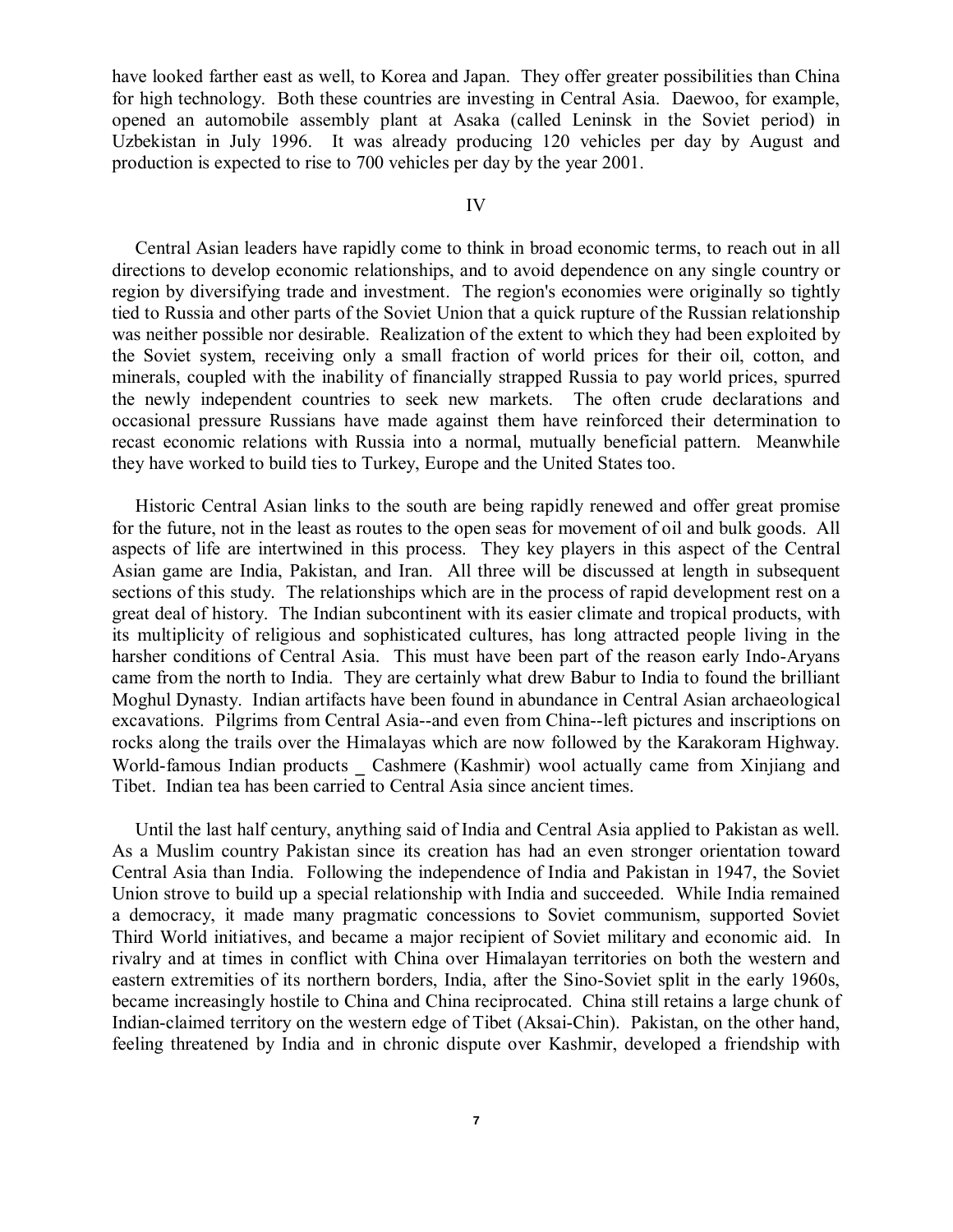China even while it maintained a strong pro-Western stance, including membership in Westernsupported anti-Communist alliances. It concluded a border agreement with China in 1964. India's and Pakistan's contradictory political and military relationships resulted in different attitudes toward Central Asia in India and Pakistan and different attitudes toward the collapse of the Soviet Union.

 India has never been comfortable with the way China has dealt with Tibet, has given asylum to tens of thousand of Tibetans, including the Dalai Lama, and in the 1960s cooperated in American covert efforts to aid rebellious Tibetans. On the other hand, India has never risked open support of Tibetan independence. On the other hand, India gave tacit approval to Soviet pretensions that the Central Asian republics were a showcase of communist success in building new societies and creating a the Soviet man. The only significant direct Central Asian link to the outer world during the final decades of the Soviet period was the Tashkent-New Delhi air route. India, for many reasons, was discomfited by the collapse of the Soviet Union.

 Pakistan, on the other hand, was always more realistic in its assessment of conditions in Soviet Central Asia and more sympathetic to its Muslim brothers there. Its close relationship with China discouraged official political interest in the situation of Chinese minorities, but construction of the Karakoram Highway in the 1970s brought Pakistanis and Uigurs as well as other Muslims in Chinese Turkestan into close and continual commercial contact. These contacts have steadily expanded. Since the collapse of the Soviet Union the Karakoram Highway has become a significant trade route to the independent countries of Central Asia as well. China is building a first-class highway to the Torugart Pass for access to Kyrgyzstan and highways crossing the border into Kazakhstan farther north have been improved. A direct rail link between Urumchi and the Central Asian railway system was completed in 1993. At least half a dozen new highway routes are in various stages of discussion to connect Tajikistan and Uzbekistan to Indian ocean ports.

 Afghanistan remains a large question mark in all this debate, planning, and preliminary negotiation. The advantages of becoming a major route for transit trade from Central Asia might serve to reduce factional strife in that badly disrupted country and set it on the road to peaceful development again. Pakistan resumed rail service to Landi-Kotal at the entrance of the Khyber Pass in early 1996. The consequences of a decade of Soviet political maneuvering in Afghanistan followed by invasion and a decade of war have left this unfortunate country in a condition of acute political fragmentation. Life, however, goes on, and economically Afghanistan's borders open in all directions for trade and movement of people. The country will be discussed more systematically in a subsequent section of this study.

## V

 The same applies to Iran and Turkey, both countries with long histories of involvement with Central Asia. Before the arrival of the Turks in Central Asia a millennium and a half ago, Persian connections and Persian influences had been strong for at least 2000 years. The population of Uzbekistan has a significant Iranian substratum. The Tajiks are an Iranian people. Their language and the Farsi of Iran are mutually intelligible. Most of the peoples who inhabit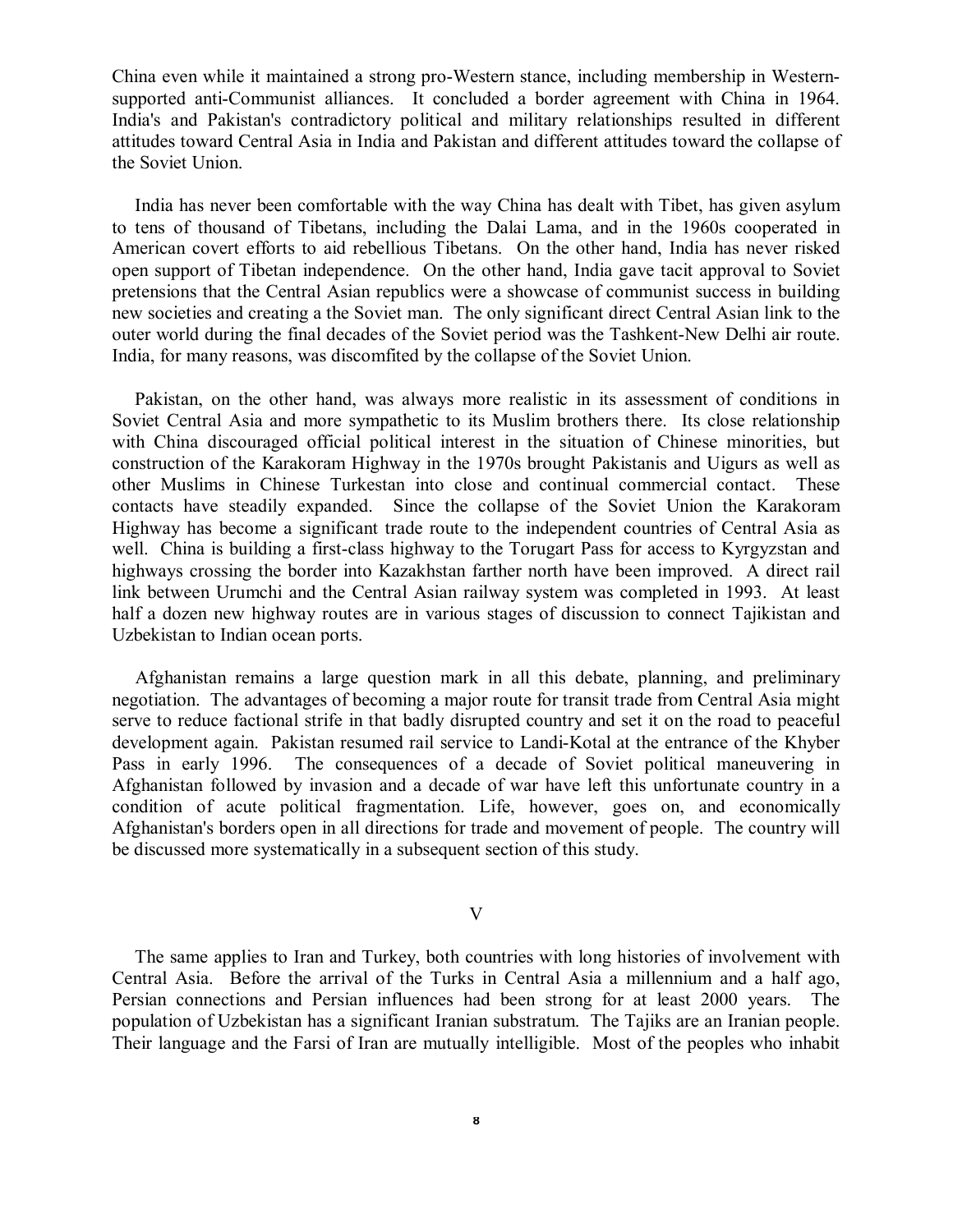the isolated valleys of Gorno-Badakhshan are Iranian too, and a living museum for specialists in ancient Indo-Iranian languages and cultures. Iran's Shi'ite clerics have wisely refrained from making religion the basis of their relations with the newly independent Central Asian states, stressing instead trade and technology and on the cultural plane, ancient history. Iran is the most practical outlet for Central Asian oil. A pipeline is being built from Turkmenistan to connect with the Iranian system and a rail connection from Turkmenistan to Iran was opened with great fanfare in the spring of 1996. The Iranians are close to completing a huge free-trade center at Sarakhs near their northeastern border.

 Most modern Turks still like to pretend that they all came from Central Asia, and there is no question that their language, their epics and traditions, and the dynamic leaders who formed the Seljuk and Ottoman empires did. But Turks also realize that a major portion of their country's more than 60 million inhabitants are a mix of many other ethnic currents, starting with ancient Hittites, Phrygians, Lydians, Greeks, Romans, and Byzantines, who mixed with all those who came later to Anatolia. The same occurred with many of the Georgians, Greeks, and Armenians who were absorbed as the Ottoman Empire expanded. As the Empire shrank, Circassians, Abkhaz, Chechens and Dagestanis, as well as Albanians and Muslim Slavs from Bosnia, Macedonia, and Bulgaria were given refuge and were absorbed into the Turkish population.[16] Even with the resurgence of interest in ethnicity which Turkey has been experiencing since the late 1980s, Turkic traditions and history are likely to remain predominant and epics such as Dede Korkut will remain relevant.[17]

 Thousands of Kazakhs and Uigurs who fled the Chinese communists were given asylum in Turkey in the 1950s and several thousand Kyrgyz from Afghanistan were welcomed in the early 1980s. These refugees, especially the Uigurs, have been influential in Turkey well beyond their numbers. The Uigurs opened trade with their countrymen in Xinjiang after Chinese economic liberalization. Turkey has also felt a special affinity to Afghanistan and Pakistan. All these relationships predate and underlie the great burst of contacts at all levels which Turkey developed with the newly independent ex-Soviet states. Turkey is and is likely to remain a significant presence on the Central Asian scene, not in the least because of the large number of Central Asians studying at Turkish universities and professional schools and Central Asian officers training in Turkish military academies.

## VI

 The disintegration of the USSR not only brought history back into the political debates of the peoples of the newly independent countries in Central Asia and the Caucasus, it also catalyzed the rapid emergence among all the elites of Central and South Asia and the Caucasus of an awareness of the historical factors that knit the various parts of the region together. The result is new strategic vision of the region in which the various states' political, and economic aspirations

<sup>16</sup> A recent scholarly study explores this almost totally unknown aspect of Balkan, Caucasian, and Turkish history: Justin McCarthy: Death and Exile, the Ethnic Cleansing of Ottoman Muslims, 1821-1922, Princeton, NJ, Darwin Press, 1995.

<sup>17</sup> English-language editions include an highly readable translation in the Penguin Classics Series: Geoffrey Lewis (ed.), The Book of Dede

Korkut, Penguin Books, 1974, and Faruk Sumer et al. (eds.), The Book of Dede Korkut, a Turkish Epic, University of Texas Press, Austin, 1991.